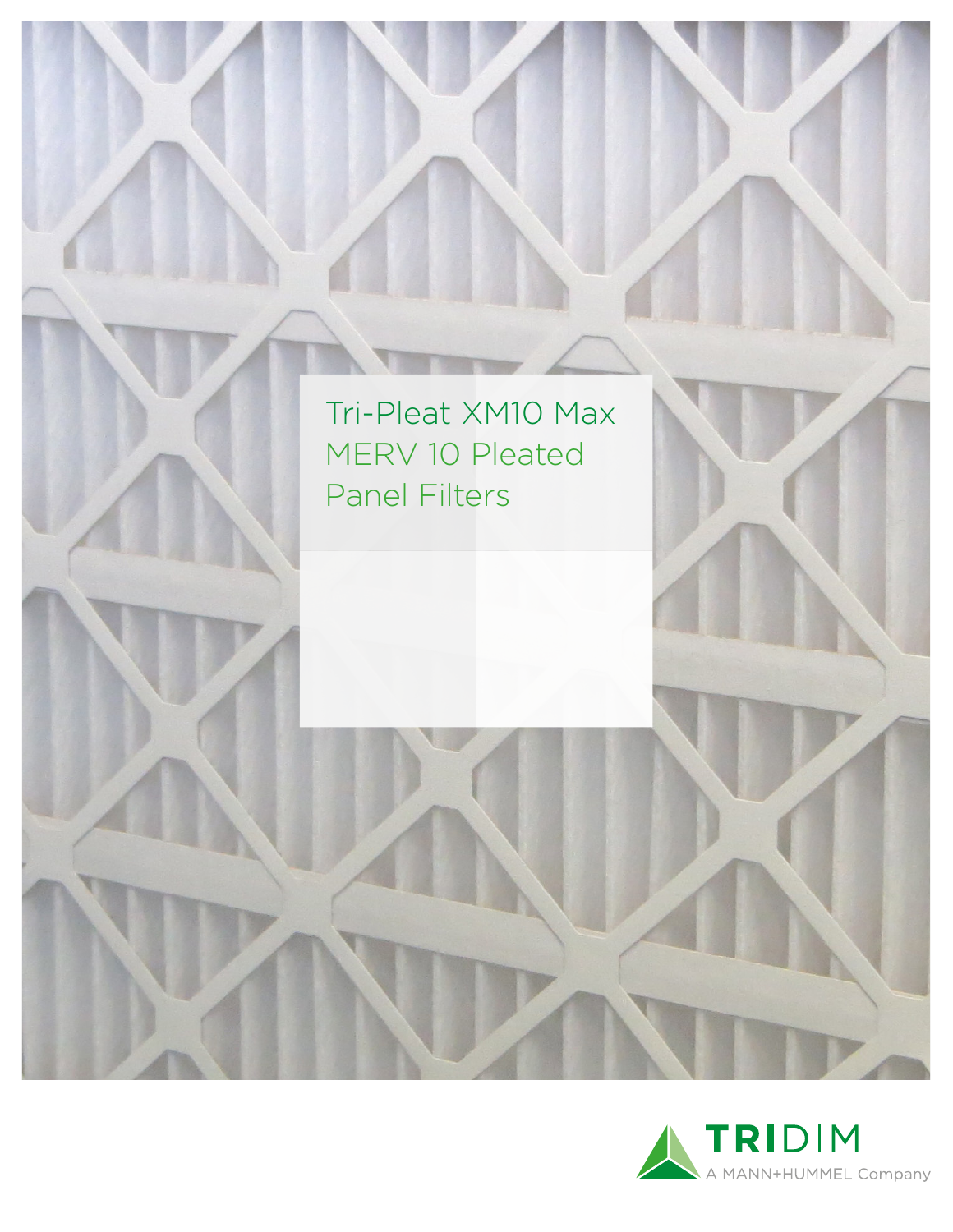# Tri-Pleat XM10 Max MERV 10 efficiency in a metal-free design





Tri-Pleat XM10 Max offers the ultimate level of performance; mechanical MERV 10 efficiency, no metal content, and a low, energysaving pressure drop – umatched by any other pleated air filter.

### **EFFICIENCY**

The Tri-Pleat XM10 Max offers a mechanical MERV 10 efficiency. The graph above right shows the XM10 Max as well as a 'typical' MERV 7 and MERV 8 filter. Even though the differences may seem pretty insignificant - they can have a huge impact on airborne particle counts.

Looking at particles in the 4.0 – 5.5 micron range we see that if all three filters are exposed to the same number of particles in this size range, the MERV 8 will allow 73% more particles to pass through the filter than the XM10 Max. The MERV 7 will allow 205% more. All of these particles are headed straight for the HVAC coils.



Numerous studies have documented that even a small build up of contaminant on HVAC coils can have a huge impact on their efficiency. As little as 0.006" of build up can reduce heat transfer by 16%. Other studies show dirty coils can reduce efficiency by as much as 37%.

This can have a massive, detrimental impact on how long the HVAC system has to run to heat or cool a space - costing a lot of energy dollars.

#### **PARTICLES CAPTURED PER 100,000**

| <b>Particle Size</b> | XM10 Max | <b>MERV8</b> | <b>MERV7</b> |
|----------------------|----------|--------------|--------------|
| $4.0 - 5.5$          | 83.600   | 71.600       | 50,000       |
| $7.0 - 10.0$         | 92.600   | 74.800       | 52,000       |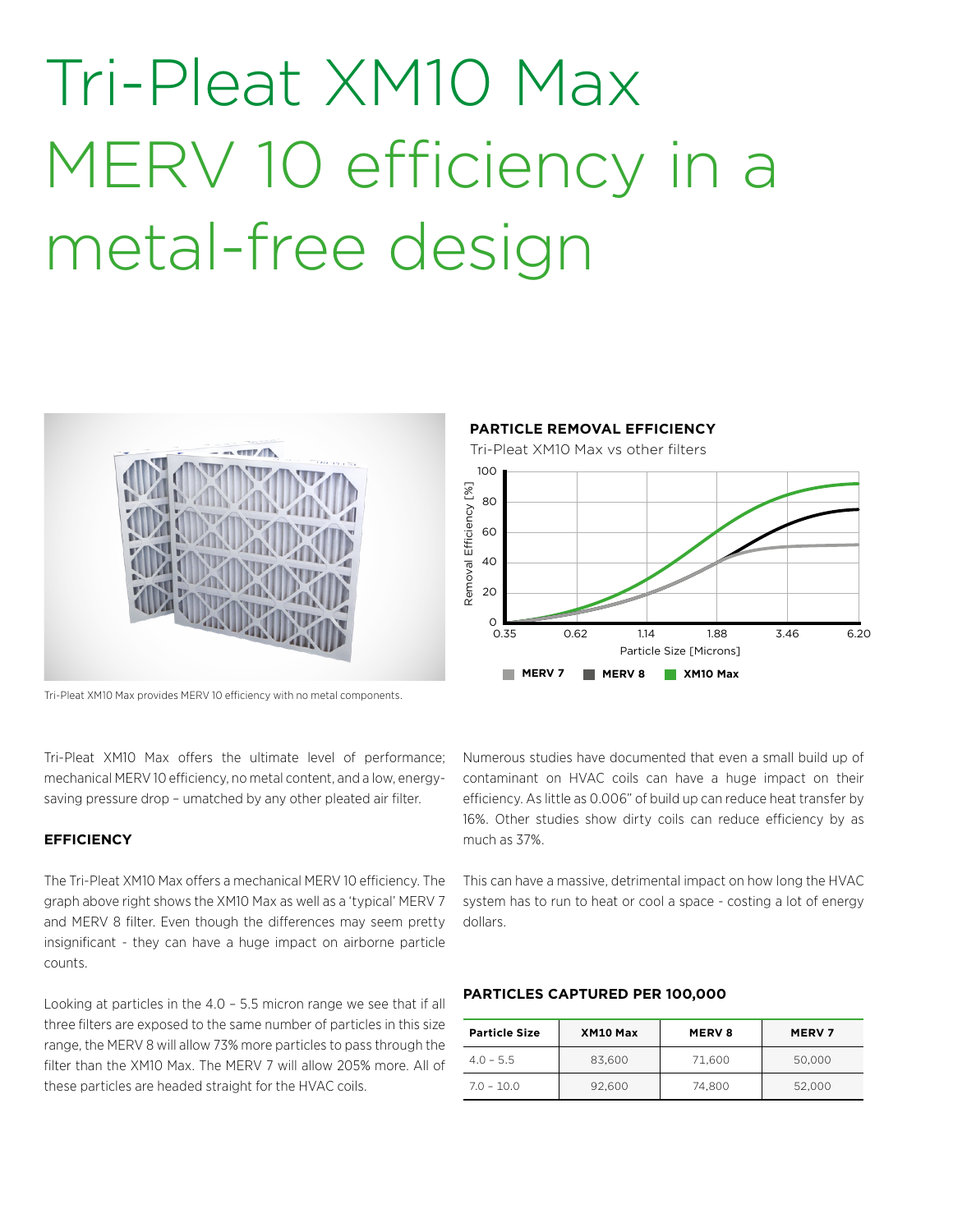# Sustainable Energy-saving performance



### **LOW PRESSURE DROP**

Tri-Pleat XM10 Max offers a low resistance of 0.28 "W.G. at 2000 CFM (for a 24 x 24 x 2" filter) - up to 30% lower than similar products. In fact, XM10 Max delivers MERV10 efficiency at a lower resistance than many competitive MERV 8 pleated filters. This reduction in operating resistance can equate to significant energy savings, and is unmatched among wireless pleats.

## **CONSTRUCTION**

Tri-Pleat XM10 Max utilizes a moisture resistant, die-cut frame with diagonal supports and horizontal strips bonded to the media pack for extra strength, and to maintain proper pleat spacing.

The pleat pack is bonded to a two piece frame. The media pack uses no metal and is exceptionally strong – meaning it can take significant abuse, and still retain its shape and pleat spacing. The XM10 Max withstood over four times its recommended final resistance during burst testing.

## **GREEN BENEFITS**

The Tri-Pleat XM10 Max has many environmental benefits, such as reduced energy consumption that has already been mentioned. In addition, XM10 Max utilizes no dyes or metal in its components, and is completely incinerable.

The XM10 Max also has a MERV 10 efficiency, a substantial upgrade from the traditional MERV 7-8. This upgrade equates into cleaner coils and lower energy usage. This energy saving translates into reduced CO2 emissions of over 137 tons per 100 filters. Eliminating the metal backing eliminates further emissions, so that each filter saves 1.38 tons of CO<sub>2</sub> per year.

#### **POTENTIAL CO2 REDUCTION PER 100 FILTERS**

| Cleaner coils energy savings | 137.3 tons  |  |
|------------------------------|-------------|--|
| No metal to landfill         | $0.31$ tons |  |
| Total                        | 137.61 tons |  |